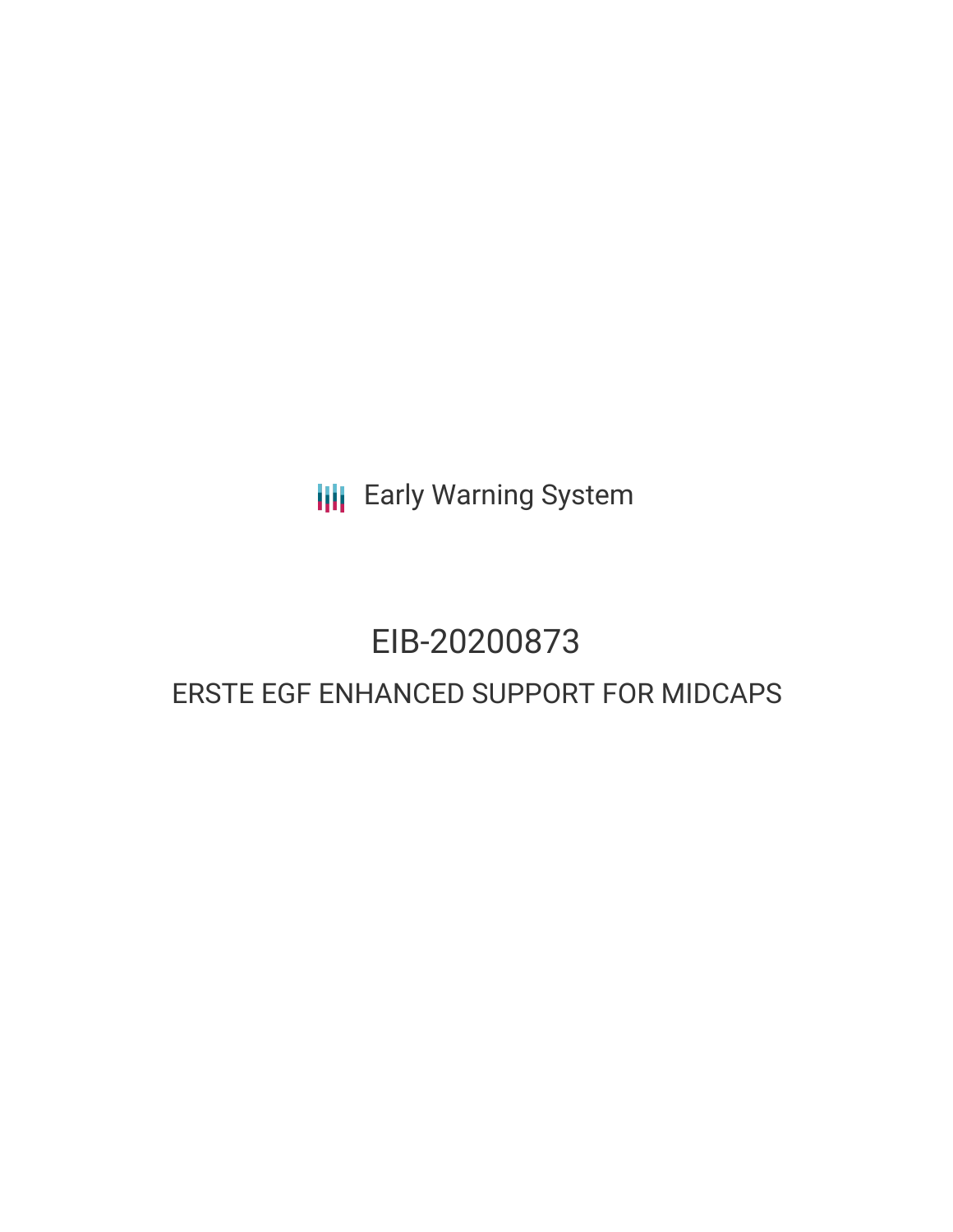## **Quick Facts**

| <b>Countries</b>               | Austria                                        |
|--------------------------------|------------------------------------------------|
| <b>Financial Institutions</b>  | European Investment Bank (EIB)                 |
| <b>Status</b>                  | Approved                                       |
| <b>Bank Risk Rating</b>        | FI                                             |
| <b>Voting Date</b>             | 2021-12-22                                     |
| <b>Borrower</b>                | ERSTE BANK DER OESTERREICHISCHEN SPARKASSEN AG |
| <b>Sectors</b>                 | Finance, Industry and Trade                    |
| <b>Investment Type(s)</b>      | Loan                                           |
| <b>Investment Amount (USD)</b> | \$225.48 million                               |
| <b>Project Cost (USD)</b>      | \$735.06 million                               |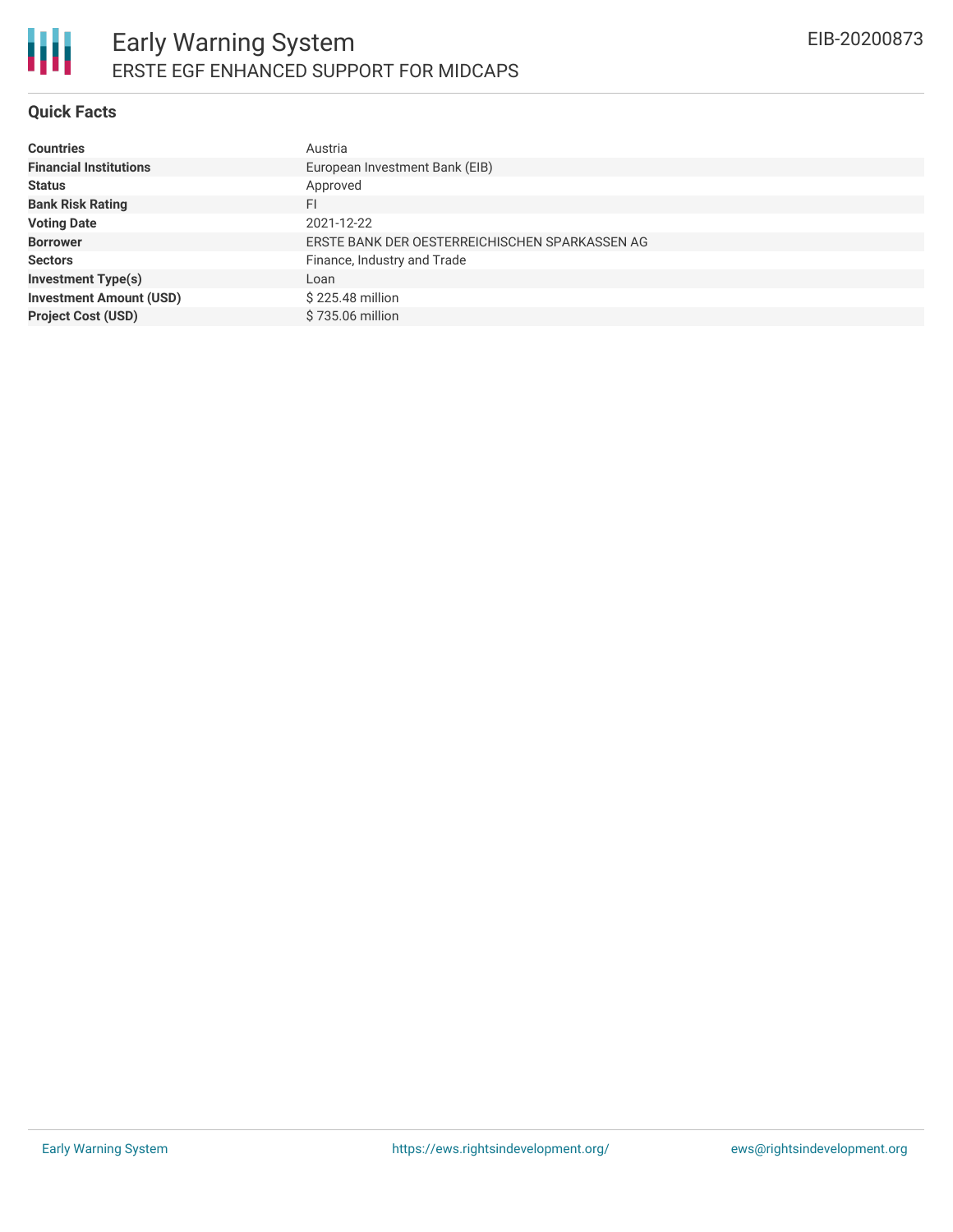

## **Project Description**

According to the bank website, the objective of this project is to support Austrian mid-caps and large corporates in sectors that are in line with the EIB's long-term mission and affected by the COVID-19 pandemic. Small and medium-sized enterprises (SMEs) will be supported through the Additional Portfolio.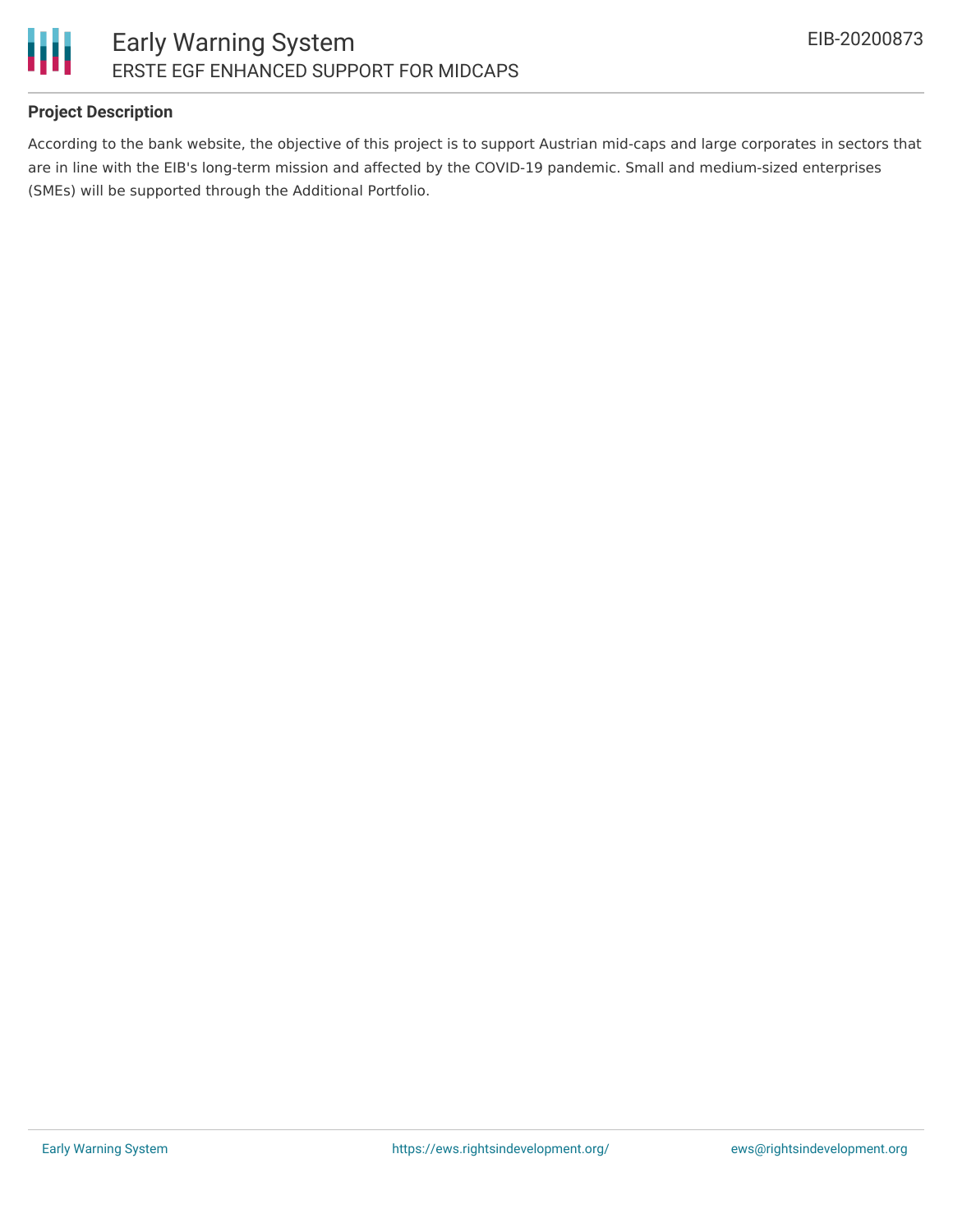#### **Investment Description**

European Investment Bank (EIB)

### **Financial Intermediary**

Financial Intermediary: A commercial bank or financial institution that receives funds from a development bank. A financial intermediary then lends these funds to their clients (private actors) in the form of loans, bonds, guarantees and equity shares. Financial intermediaries include insurance, pension and equity funds. The direct financial relationship is between the development bank and the financial intermediary.

Erste Bank der [oesterreichischen](file:///actor/928/) Sparkassen AG (Erste Group Bank) (Financial Intermediary)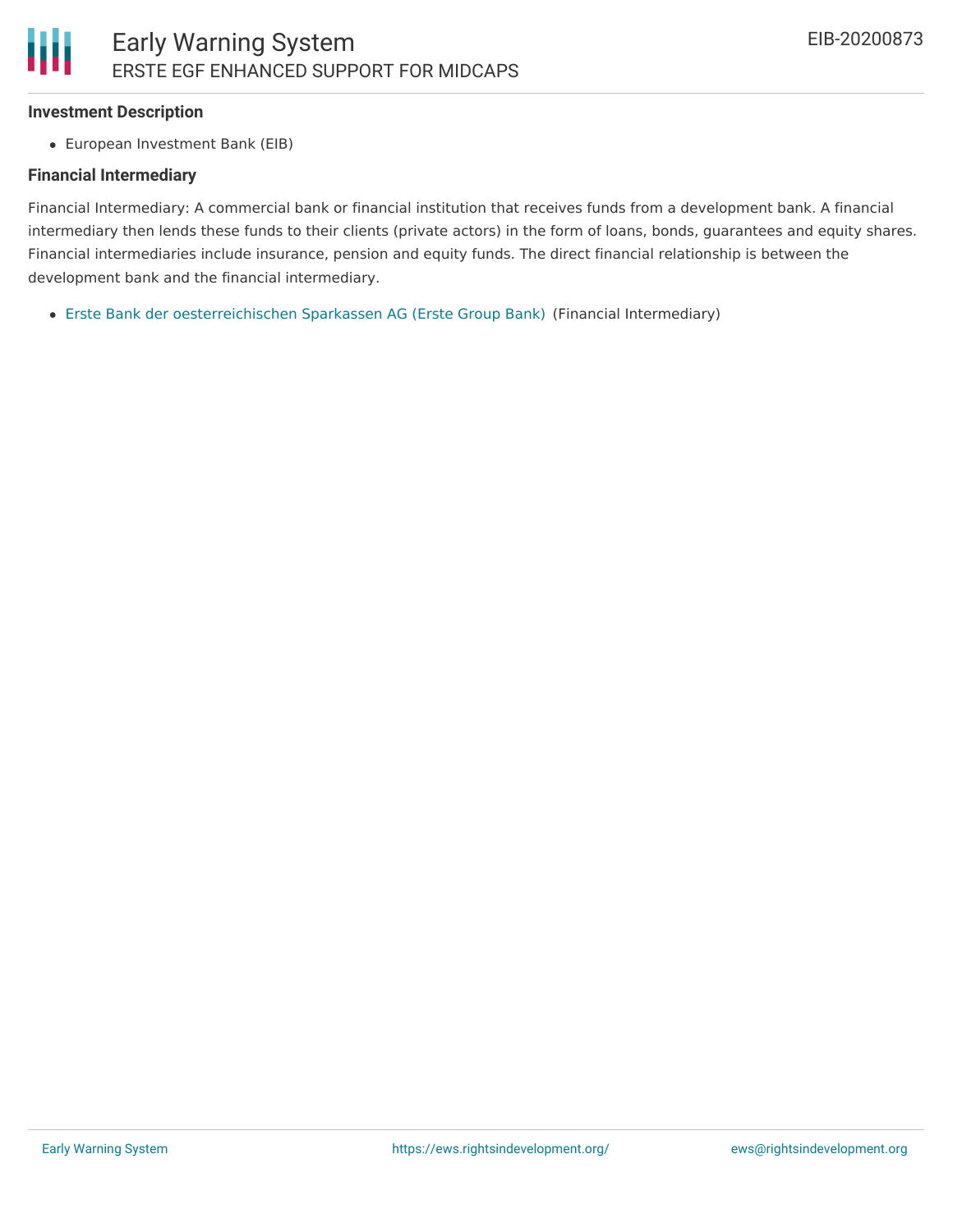## **Contact Information**

#### ACCESS TO INFORMATION

You can submit an information request for project information at: https://www.eib.org/en/infocentre/registers/requestform/request-form-default.htm

### ACCOUNTABILITY MECHANISM OF EIB

The EIB Complaints Mechanism is designed to facilitate and handle complaints against the EIB by individuals, organizations or corporations affected by EIB activities. When exercising the right to lodge a complaint against the EIB, any member of the public has access to a two-tier procedure, one internal - the Complaints Mechanism Office - and one external - the European Ombudsman. A complaint can be lodged via a written communication addressed to the Secretary General of the EIB, via email to the dedicated email address: complaints@eib.org, by completing the online complaint form available at the following address: http://www.eib.org/complaints/form via fax or delivered directly to the EIB Complaints Mechanism Division, any EIB local representation office or any EIB staff. For further details, check:

http://www.eib.org/attachments/strategies/complaints\_mechanism\_policy\_en.pdf

When dissatisfied with a complaint to the EIB Complaints Mechanism, citizens can then turn towards the European Ombudsman. A memorandum of Understanding has been signed between the EIB and the European Ombudsman establishes that citizens (even outside of the EU if the Ombudsman finds their complaint justified) can turn towards the Ombudsman on issues related to 'maladministration' by the EIB. Note that before going to the Ombudsman, an attempt must be made to resolve the case by contacting the EIB. In addition, the complaint must be made within two years of the date when the facts on which your complaint is based became known to you. You can write to the Ombudsman in any of the languages of the European Union. Additional details, including filing requirements and complaint forms, are available at: http://www.ombudsman.europa.eu/atyourservice/interactiveguide.faces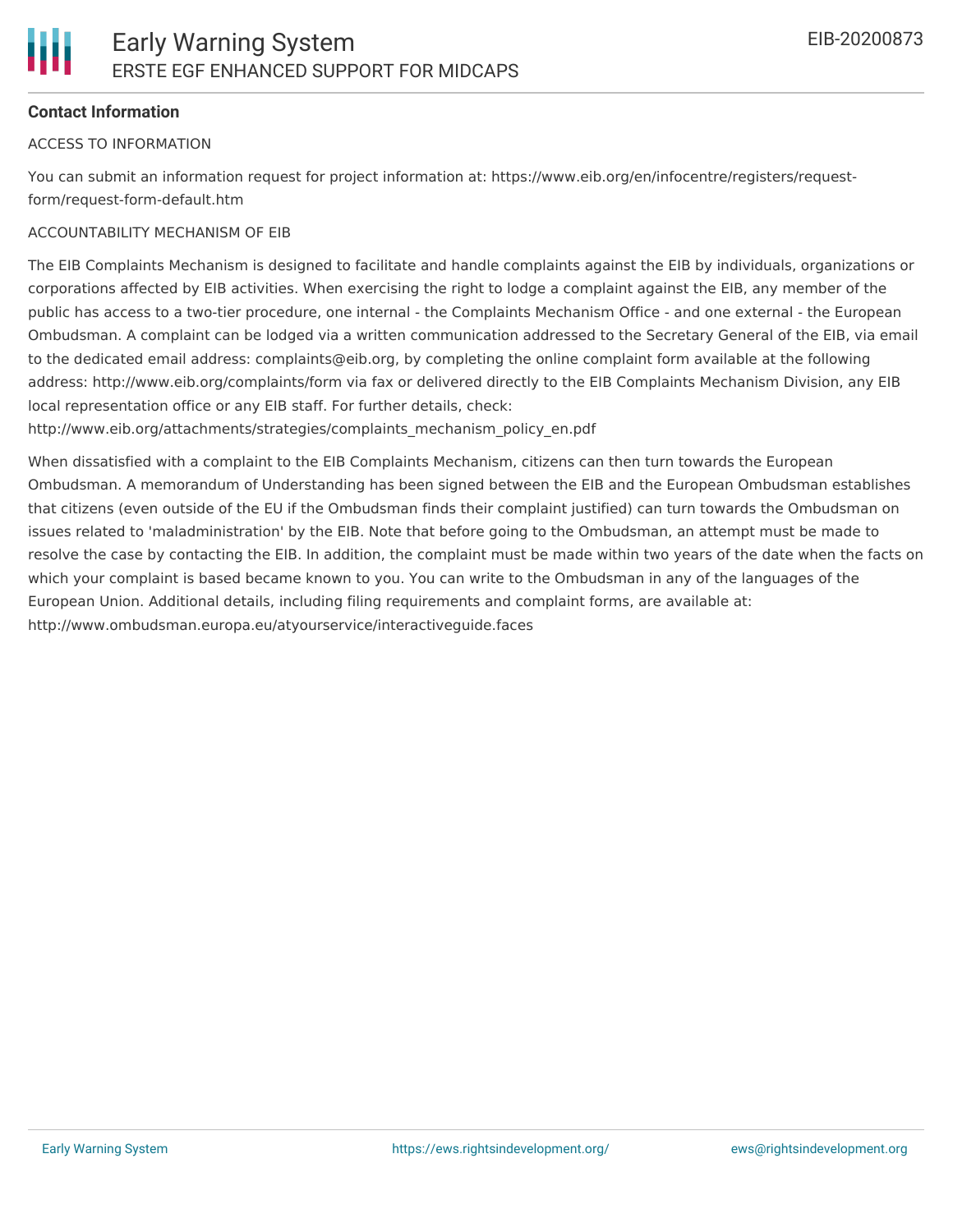

# **Bank Documents**

ERSTE EGF [ENHANCED](https://www.eib.org/en/projects/loans/all/20200873) SUPPORT FOR MIDCAPS